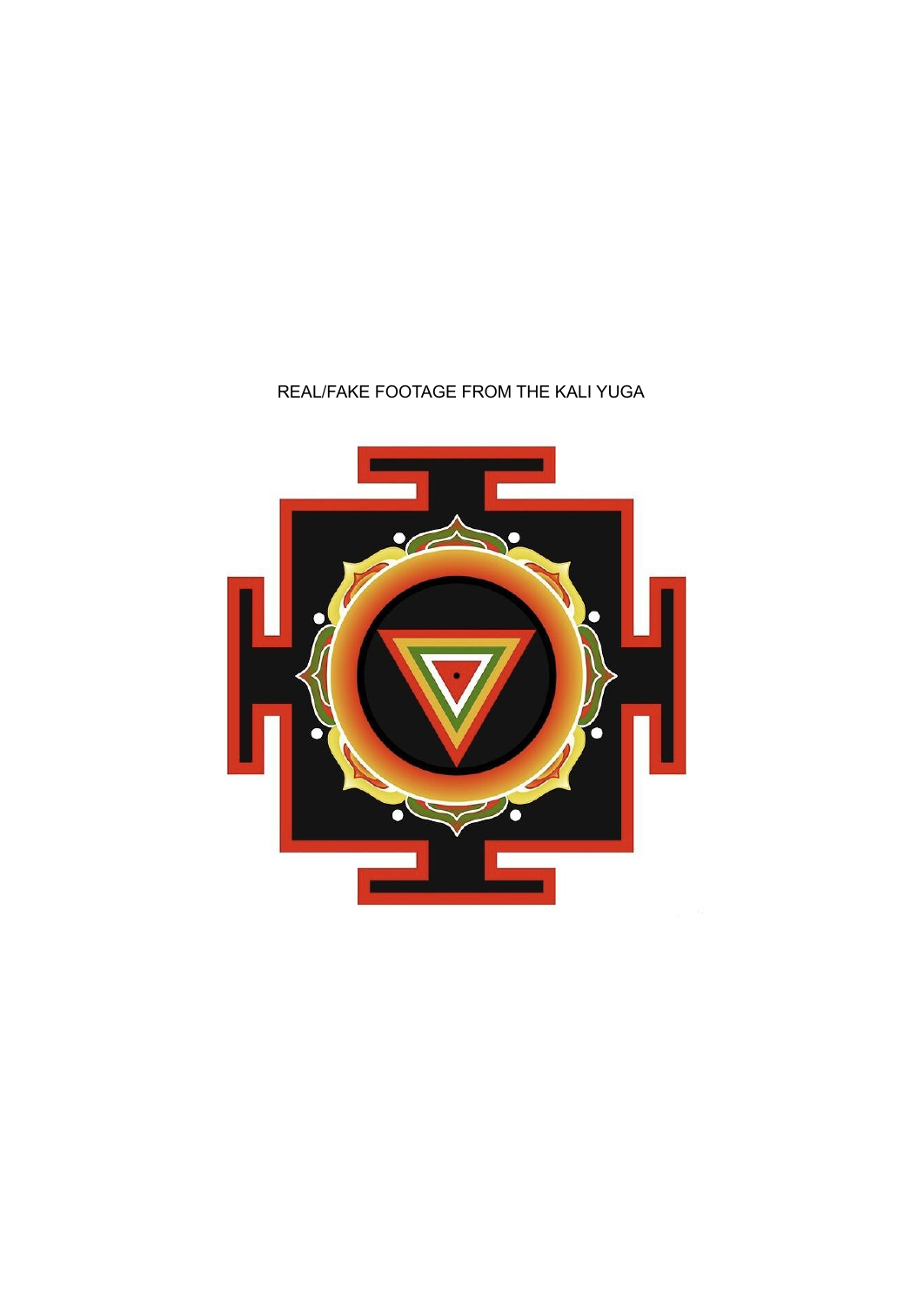According to the Surya Siddhanta, Kali Yuga began at midnight (00:00) on 18 February 3102 BCE. 'Kali Yuga' literally translates to the 'age of vice and misery' or 'the age of quarrel and hypocrisy,' and over the duration, the conditions of life are foretold to degrade to such a degree that eventually Mothers are forced to eat their newborn children to spare them the agony of a material existence on the Planet.

The Kali Yuga is the negative phase of the cycle. If we look at the mainstream's relatively sluggish diagnosis of the 'fake news' phenomenon and the subsequent damaging effect on, for example, public health and vaccine uptake - I feel like it's fair to say that 'the age of quarrel and hypocrisy' has totally arrived. But for a strange union of psychoanalysts, conceptual artists and esotericists - this is no revelation. What we are situated within is the meta-condition of 'Postmodernism,' as Frederich Jameson described, six years before the Internet writhed into our world out of a tube in the ocean.

I feel like the Hindus prefigured it. (Interestingly enough, Chief Minister of Tripura Biplap Deb asserted that the Internet was actually invented in India thousands of years ago, explaining the events of the Mahabharata in which Sanjay, a blind boy, was able to relay battlefield events kilometres away to Dhritarashtra… 'This was due to technology. Satellites also existed during that period!')

'Postmodernism' is a multifaceted thing, hard to define almost by nature - here, I am going to use Jameson's own words from 'The Cultural Logic of Late Capitalism' - 'Postmodernism is the 'schizophrenic present.' Capitalism and its various forces of market-driven necromancy and churning of anachronistic tokens has crumpled the linear passage of history, leading to a contemporary moment of fractured perception, where two or more opposing beliefs can be true at the same time. (Russia is imminently poised to invade Ukraine/ Russia has no intention of invading Ukraine/The man Kyle Rittenhouse shot was a Nazi/The man Kyle Rittenhouse shot was Antifa.) Postmodernism is what happens after the objective guarantor of truth - if there ever was one - has absconded. On a more uncanny level, the present is figuratively schizophrenic, as we beckon hallucinations both benign and terrifying into our everyday via the glowing panels we keep next to our house keys in our pockets.

No matter how minute the correspondence between the trefoil knot of our diet of digital imagery, our imaginations and our direct, sensory perceptions, still it remains true that they collaborate to build reality. This gives us a pretty solid recipe for an age of quarrel and hypocrisy. How can anything that comes off a wire that hot - be a lie? (In the Bhagavad Gita, Verse 12:2:6 - 'That which is audacious is accepted as truth.')

For communication, the participants generally rely to a certain extent on a stable platform of referents in order to convey information. In a sense, this is the most malleable Reality has ever been. Prior, reality was explained to us in objective terms by the voices of Power, Control, Capital and The State. But now, we can ponder the Orb and find a deafening chorus of dissenting voices. In a twist, our media massage has at once inoculated us completely against the voice-2-skull programming of The Powers That Be and simultaneously pummelled our psychic shields of scepticism into gossamer membranes of whipped saran. Fuck you, I won't do what you tell me - until I read it for myself on a skeevy messageboard.